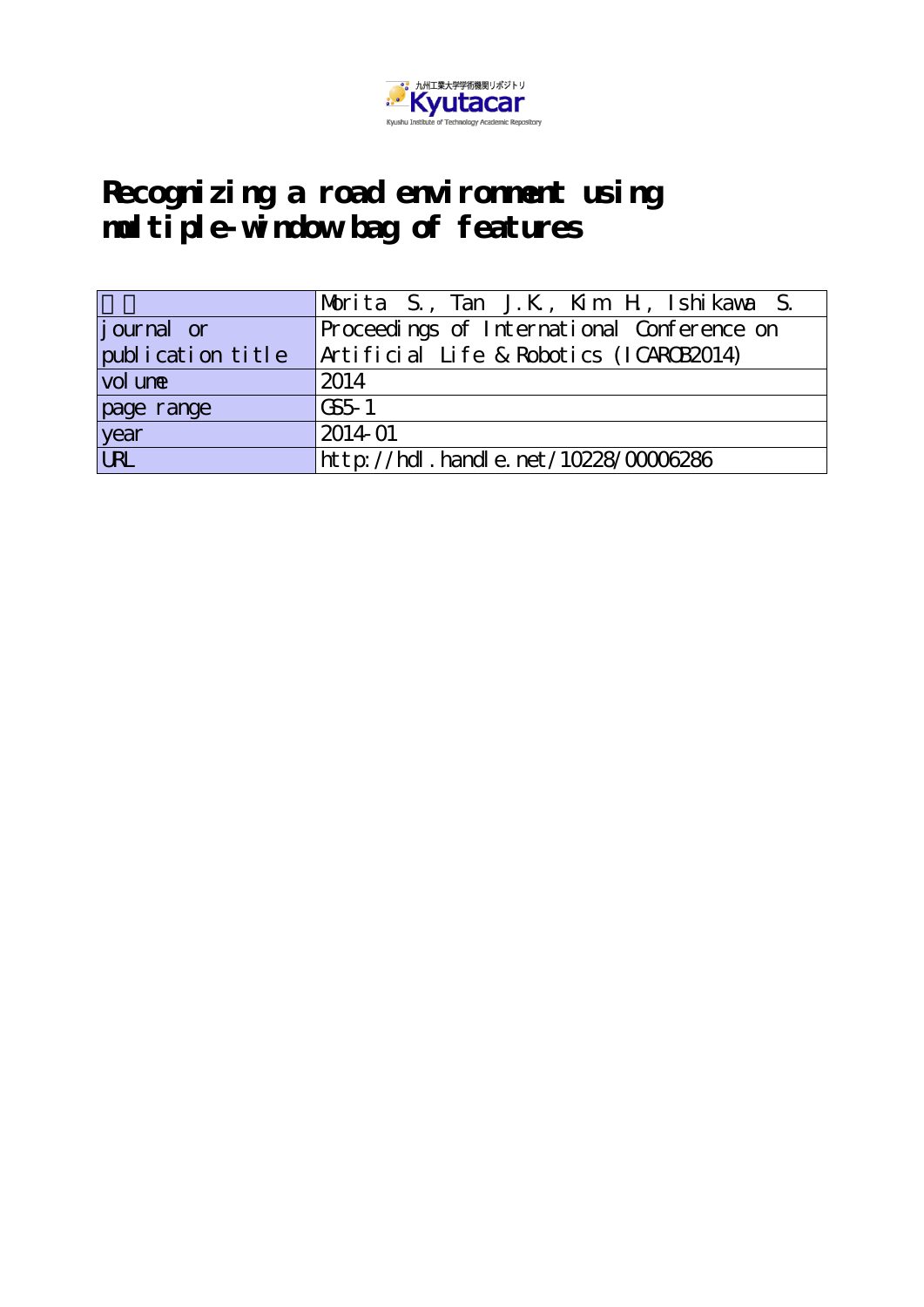# **Recognizing a Road Environment Using Multiple-window Bag of Features**

S. Morita, J.K. Tan, H. Kim and S. Ishikawa

*Kyushu Institute of Technology Tobata Kitakyushu 804-8550, Japan Tel : 81-93-884-3183 e-mail: morita@ss10.cntl.kyutech.ac.jp, {etheltan, kim, ishikawa}@cntl.kyutech.ac.jp*

*Abstract*: The idea of Bag of Features (BoF) is recently often employed for general object recognition. But, as it does not take positional relations of detected features into account, the recognition rate is still not very high for practical use. This paper proposes a method of describing the feature of an object by the BoF representation which considers positional information of the features. Although the original BoF representation is applied to an entire image, the proposed method employs multiple windows on an image. The BoF representation is applied to each of the windows to represent an object in the image interested for recognition. The performance of the proposed method is shown experimentally.

*Keywords*: Object recognition, bag of features, multiple-windows, VLAD, computer vision.

# **I. INTRODUCTION**

The future of a mankind will be more and more complicated and will definitely need the help of an intelligent robot. Then the robot must be equipped with a strong ability of object recognition. On the other hand, a hand-held camera and a wearable computer system which can recognize every object around a blind person may help him/her a lot in living a daily life safely as well as conveniently. Such a system again needs to have a strong ability of object recognition. Various techniques of object recognition have been developed to date. But such techniques normally employ the features depending solely on the objects interested. The features common to every object should be considered to develop a general objects recognition method.

General objects recognition has been paid much attention among computer vision researchers recently. A well-known general object recognition technique is the idea of Bag of Features (BoF) [1]. It is a point-based feature description method and describes every object using a visual word dictionary. But it describes an object as a set of feature points without taking positional information into account. The positional information, or to know how feature points distribute on an object, is actually important information for its recognition. An idea of spatial pyramid matching (SPM) [2] is proposed in order to take positional information of feature points into account. But it is not very effective, since the method segments an image into  $2^n$  by  $2^n$  regions with no overlap some of which may contain only the

background of the image.

 The present paper proposes a method of describing the feature of an object by BoF representation which considers positional information of the features. Although the original BoF representation is applied to an entire image, the proposed method employs multiple overlapping windows on an image. The BoF representation is applied to each of the windows to represent an object in an image. In this way, the positional information among obtained BoFs is employed for recognizing an object interested.

# **II. BOF AND VLAD**

The idea of BoF is overviewed in the first place followed by giving the concept of VLAD (Vector of Locally Aggregated Descriptors) [3] proposed as another representation of BoF.

Given an object image, the SIFT operator [4] is applied to the image to derive a number of feature points on the object. The point is described by a 128 dimensional vector. It is then projected into a 128 dimensional feature space. A number of object images are respectively transformed into the feature space each as a set of feature points. The feature space then contains a large number of the feature points, to which clustering is applied to make some hundreds or thousands of prominent classes. Let the number of the class in the feature space by  $M$ . A class  $C_i$  is represented by a feature vector  $v_i$  ( $i=1,2,...,M$ ). The feature space is then defined as a visual word dictionary (VWD) by the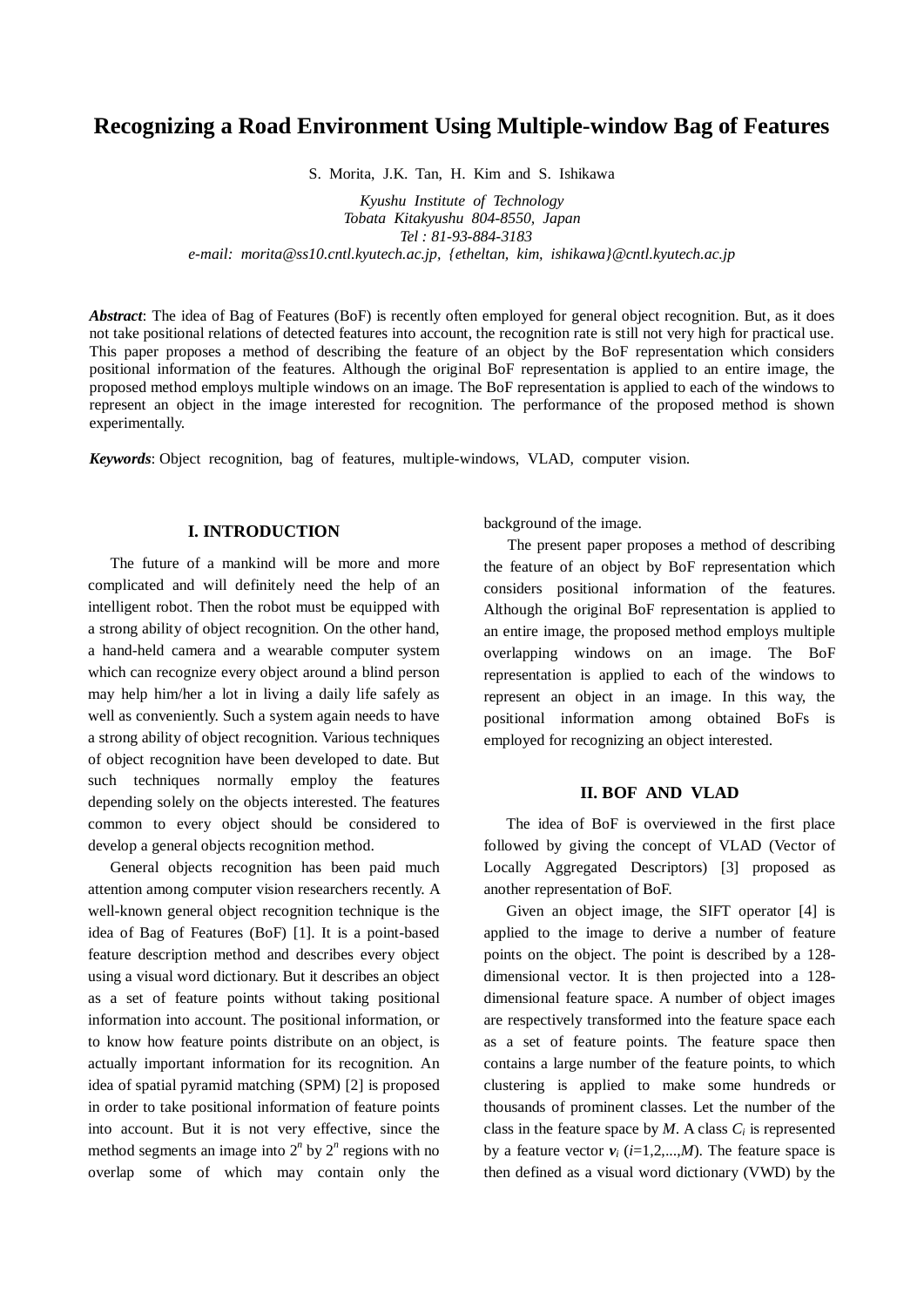set  $V = \{v_i | i = 1, 2, \ldots, M\}$ : Vector  $v_i$  is referred to a visual word (VW) within the dictionary.

An object image is then described using the VWD. Given an object image, the SIFT operator is applied to the image and the feature points are extracted from the object. Once they are projected into the VWD, they distribute around the VWs which represent the object. Let the number of the feature points distributing around a VW  $v_i$  be denoted by  $f_i$ . This is actually the frequency of a histogram of the chosen VWs. The object is then characterized by a *M*-dimensional feature vector

$$
w=(f_1, f_2, ..., f_M). \t\t(1)
$$

This is called Bag of Features (BoF). An object is finally identified by the BoF *w*.

 Instead of using the frequency of the VWs, another description of an object [3] is proposed using a VWD (Vector of Locally Aggregated Descriptors). If a feature point extracted from an object image by SIFT is denoted by  $x$ , the VLAD feature vector is defined by

$$
W_i = \sum_{\mathbf{v}(\mathbf{x})=i} (\mathbf{x} - \mathbf{v}_i).
$$
 (2)

After all, the VLAD expression provides a 128*M*dimensional feature vector of the form

$$
w=(w_1, w_2, ..., w_M). \t\t(3)
$$

The magnitude of the component  $w_i$  depends largely on the feature points distributing around  $VW$   $v_i$ .

# **III. MULTIPLE-WINDOW BOF**

The proposed method puts *K* mutually overlapping windows  $(W_1, W_2, ..., W_k)$  on an image in order to consider positional relation among extracted feature points, which is a strategy different from the original BoF [1]. It also differs from SPM [2] in the overlap of the windows. The idea of multiple windows is shown in **Fig. 1**. The proposed method also introduces VLAD for describing BoF. This means to put more emphasis on the VWs which have many feature points around themselves than the frequency description.

Locating windows on an image has three variations: (i) Random location; Windows are randomly located on an image;

(ii) Considering feature points distribution: Arranging windows more at the spots where many feature points distribute;



**Fig. 1.** Multiple-windows set on an object image.

(iii) Combining (i) and (ii): Arranging windows randomly under the condition that the spots where there are many feature points have priority in the arrangement.

 Among the above three strategies, (ii) is natural and reasonable, since the present object recognition is feature-points-based recognition. It is, however, important to take some randomness into account to escape from over-learning against training images. This is the reason why (iii) is considered. (i) is conducted for the comparison with (ii) and (iii).

 The size of the window and the randomness in the windows placement is determined experimentally.

Let the number of the visual words in a window  $W_k$  $(k=1,2,...,K)$  be denoted by  $M_k$ . In the original idea of BoF, frequency in the BoF histogram is employed for the components of feature vector  $w_k$ . Instead of using the histogram, the present method introduces VLAD for describing a BoF. The magnitude of the VLAD *wkm* at visual word  $v_{km}$  ( $m=1,2,...,M_k$ ) in window  $W_k$  becomes large, if many feature points distribute close to  $v_{km}$  in a biased way. After all, the overall feature vector *w* is defined by

$$
w=(w_1, w_2, ..., w_k, ..., w_K), \t(4a)
$$

$$
w_k = (w_{k1}, w_{k2}, ..., w_{Mk}).
$$
\n(4b)

The dimension of the feature vector *w* is therefore 128*M*  $(M=M_1+M_2+...+M_K)$ .

The recognition strategy employs a nonlinear SVM based on one-versus-rest classification.

#### **IV. EXPERIMENTAL RESULTS**

An experiment was conducted using the images in an road environment. The employed objects for recognition are a pedestrian, a traffic signal, a car and a bicycle (See **Fig. 2**). They are all principal objects in the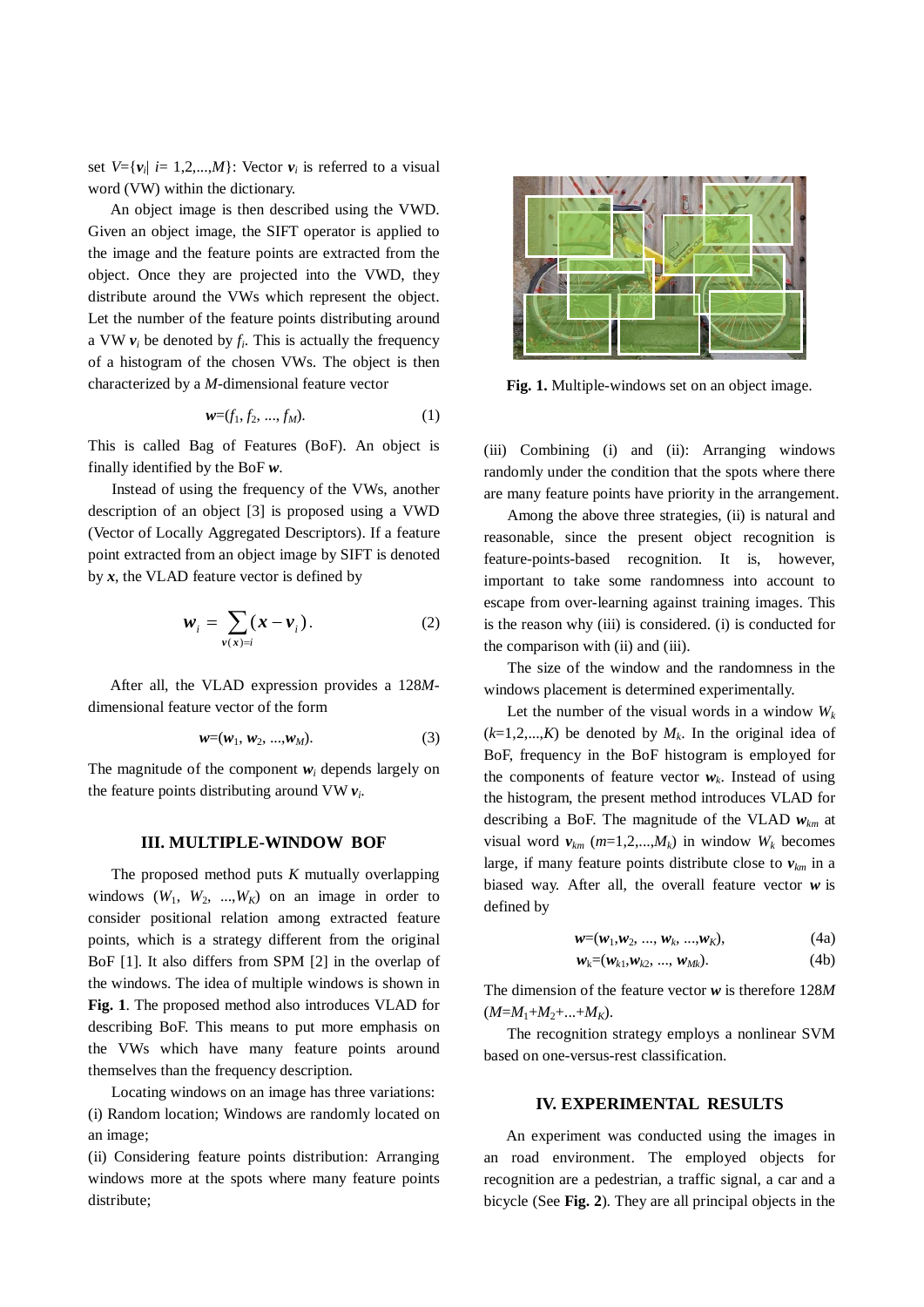road environment. The number of images used for the training of a SVM is 800; 100 with each object and 400 negative images. On the other hand, the number of images used for test is 500; 100 with each object and 100 negative images. Used PC has a 3.40 GHz CPU with 8 GB memories.

The first experiment, **Exp\_1**, was done to examine the performance of VLAD. The original method and SPM employing a frequency histogram for BoF representation were compared to those employing VLAD for BoF representation. The result is given in **Table 1**.

 In the second experiment **Exp\_2**, the proposed method employing multiple windows is examined its performance with respect to the three cases of windows placement explained in the former section; (i) placement at random, **P\_R**, (ii) placement considering feature points distribution, **P\_FPD**, and (iii) placement considering feature points distribution and randomness, **P\_FPD&R**.

 The experimental result is shown in **Table 2**. In Exp\_2, the number of VWs is parameterized and it varies from 50 to 500 per window.

 As seen in Table 2, the recognition rate is the maximum when P\_FPD&R is adopted for windows placement and 200 VWs are employed with every window. The third experiment, **Exp\_3**, was conducted under the employment of multiple windows with P\_FPD&R, 200 VWs with each window, and VLAD expression for BoF. The result is shown in **Table 3**.



**Fig. 2.** Objects for recognition: (a) Positive samples; a pedestrian, a traffic signal, a car and a bicycle, (b) negative samples.

| <b>Table 1.</b> Result of Exp_1: Original BoF & SPM |  |
|-----------------------------------------------------|--|
| without/with VLAD.                                  |  |

| Methods                      | $\Omega$ | $O-BoF$ | <b>SPM</b> | <b>SPM</b> |
|------------------------------|----------|---------|------------|------------|
|                              | $BoF^*$  | $+VLAD$ |            | $+VI$ AD   |
| Rec rate $[%]$ <sup>**</sup> | 63.0     | 67.4    | 69.8       | 72.8       |

\* Original BoF

\*\* Recognition rate

**Table 2.** Result of Exp\_2: Multiple window BoF.

|                     | ΡR      |      |      |      |
|---------------------|---------|------|------|------|
| No. VWs / window    | 50      | 100  | 200  | 500  |
| Recogn' rate $[\%]$ | 68.6    | 72.8 | 69.4 | 68.4 |
|                     | P FPD   |      |      |      |
| No. $VWs / window$  | 50      | 100  | 200  | 500  |
| Recogn' rate $[\%]$ | 71.0    | 69.4 | 69.4 | 68.8 |
|                     | P FPD&R |      |      |      |
| No. $VWs / window$  | 50      | 100  | 200  | 500  |
| Recogn' rate $[\%]$ | 71.8    | 73.0 | 73.2 | 67.6 |

**Table 3.** Result of Exp\_3: Multiple window BoF with VLAD.

|                        | Proposed method |
|------------------------|-----------------|
| Recognition rate $[%]$ | 74 8.           |



**Fig. 3.** The windows employed in Exp 2 and Exp 3: (a) Case (ii), (b) case (iii).

 The number of used windows in Exp\_2 and Exp\_3 is 10 whose size is approximately 1/3 of the entire image. They are arranged as shown in **Fig. 3**, in which windows are placed where many feature points exist in (a), whereas randomness is considered in addition to the feature points distribution in (b). These windows placements are kept unchanged through Exp\_2 and  $Exp_3$ .